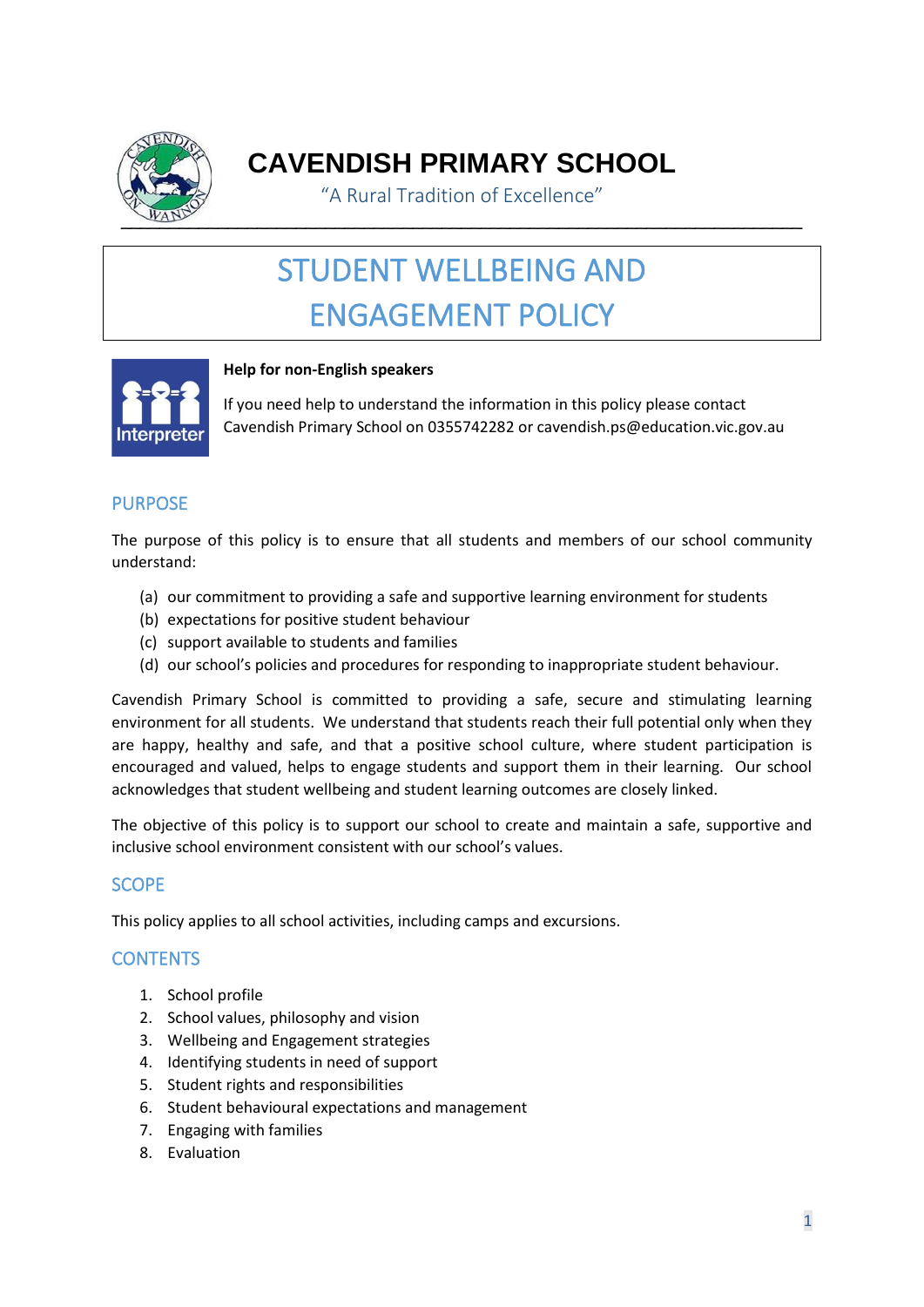# **POLICY**

#### 1. School profile

Cavendish is situated in the south-west of Victoria, approximately 300 kilometres west of Melbourne. The township has a population of about 350. The largest regional nearby town is Hamilton, approximately 27 kilometres south from Cavendish. Cavendish Primary School has extensive grounds and is situated in a setting close to bushland on the edge of the township.

The school has two full time teachers, one 0.2 tutoring teacher, a teaching Principal, and a Business Manager (currently 0.5). The Principal has a teaching load of around 0.6. The school receives MARC visits three weeks out of a month.

There has been minimal change in the SFO of the school in recent years. At the beginning of 2022 the SFO Index was 0.4559 and the SFOE was 0.4103.

The school has good facilities and is in a sound physical condition. In 2011 the school underwent extensive renovations. The school's BER project was a large covered play area/sports facility, built close to the oval which we have currently received funding for upgrades. The school has ample classroom and playground space for its students.

Enrolments for 2022 stands at 36 students. Prep enrolments fluctuate. Numbers are looking stable for the next two years as the local kinder enrolments have increased. Two school buses service the school. One covers the district to the north of the school while the other covers the east/west zones.

The school is very much a central part of the community and has a friendly "open door" approach with many parents calling (and assisting) on a regular basis. Cavendish has a very close and supportive community with a great deal of input from the parent body. This includes financial support from the Parents' Club and the local Lions Club. This community involvement is very important to the success of the school.

Current curriculum focus is centered on improving student outcomes across the school in both Literacy and Numeracy and empowering students to be active and life-long learners. Through increased professional learning, all staff are committed to fostering an overall improvement in these areas. In a world of continual technological change, developing ICT skills is also seen as a priority for both staff and students alike.

Participating in sporting activities is highly valued by the community. All students, regardless of gender or age, are encouraged to lead an active lifestyle and to pursue their sporting achievements to the highest possible level. We have a structured fitness program timetabled in the school to promote the concept of healthy bodies – healthy minds. The school playground and equipment provides opportunities for children to play sport and creative games.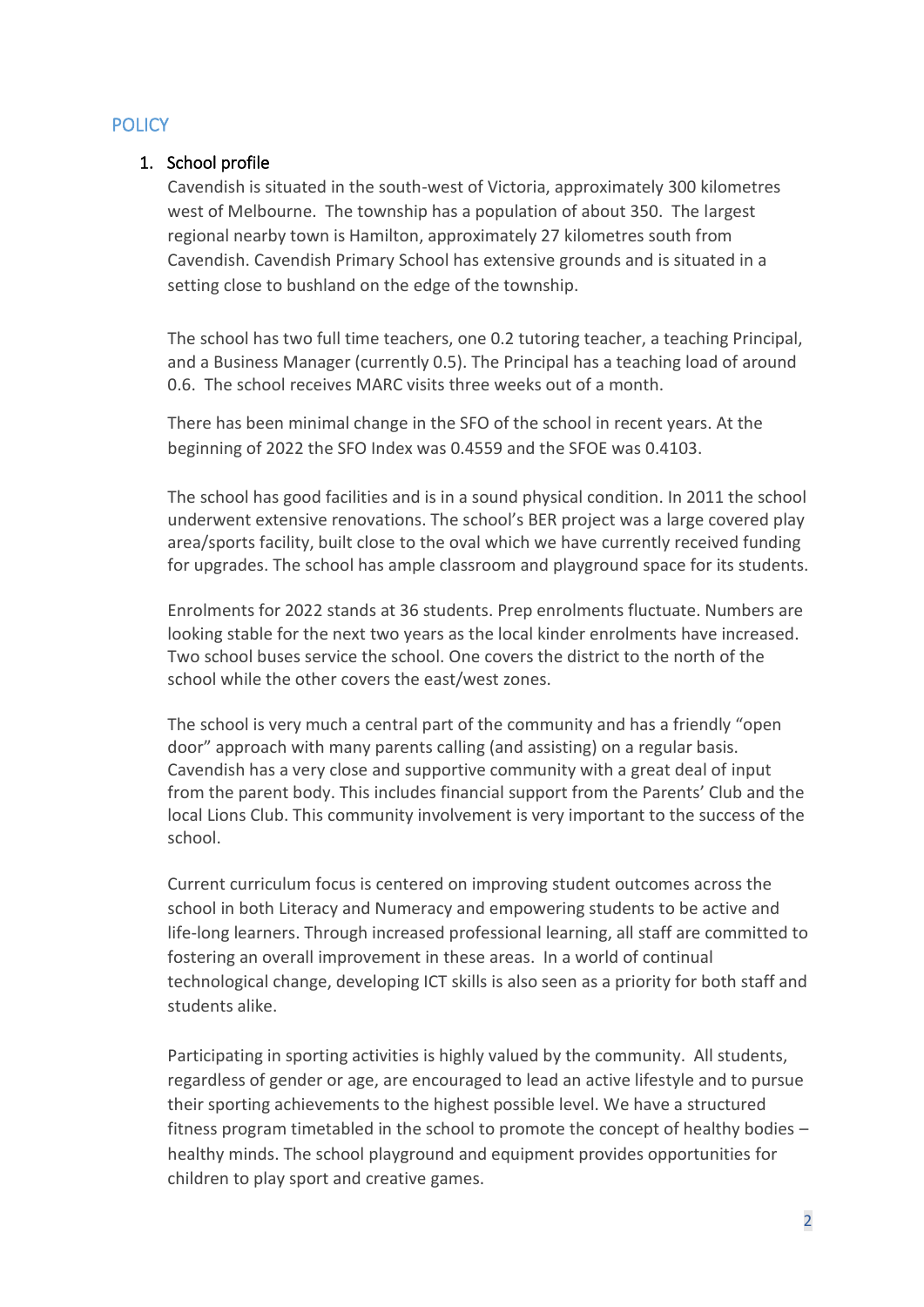At Cavendish Primary School we strive to develop confident, responsible students who are able to embrace all the challenges of life with an open-mind and a strong optimism that everyone can make a difference and contribute positively to the community.

### 2. School values, philosophy and vision

# VISION

Cavendish Primary School's vision is to provide a warm, friendly and caring environment that enhances and challenges learning, personal growth and well-being of students. The school has high expectations for staff and students and aims to create a stimulating and supportive environment for all its students to excel in their learning and personal growth.

### VALUES

Cavendish Primary School's values are:-

- All individuals are valued and treated with respect in a secure environment where students are able to fully develop their talents, interests and ambitions.
- We value our positive teaching and stimulating learning environment where students are challenged to extend and develop their academic, social, moral, and physical attributes.
- We value effort and positive contributions from students, staff and parents.
- We promote the professional growth of all staff and nurture leadership roles for all staff and students.
- We value the culture and traditions of our rurality along with the inherent practice of pastoral care.
- We value our rural tradition of excellence.

#### 3. Wellbeing and Engagement strategies

Cavendish Primary School has developed a range of strategies to promote engagement, an inclusive and safe environment, positive behaviour, and respectful relationships for all students in our school. We recognise the importance of student friendships and peer support in helping children and students feel safe and less isolated. We acknowledge that some students may need extra social, emotional or educational support at school, and that the needs of students will change over time as they grow and learn.

A summary of the universal (whole of school), targeted (year group specific) and individual engagement strategies used by our school is included below:

#### *Universal*

- *high and consistent expectations of all staff, students and parents and carers*
- *prioritise positive relationships between staff and students, recognising the fundamental role this plays in building and sustaining student wellbeing*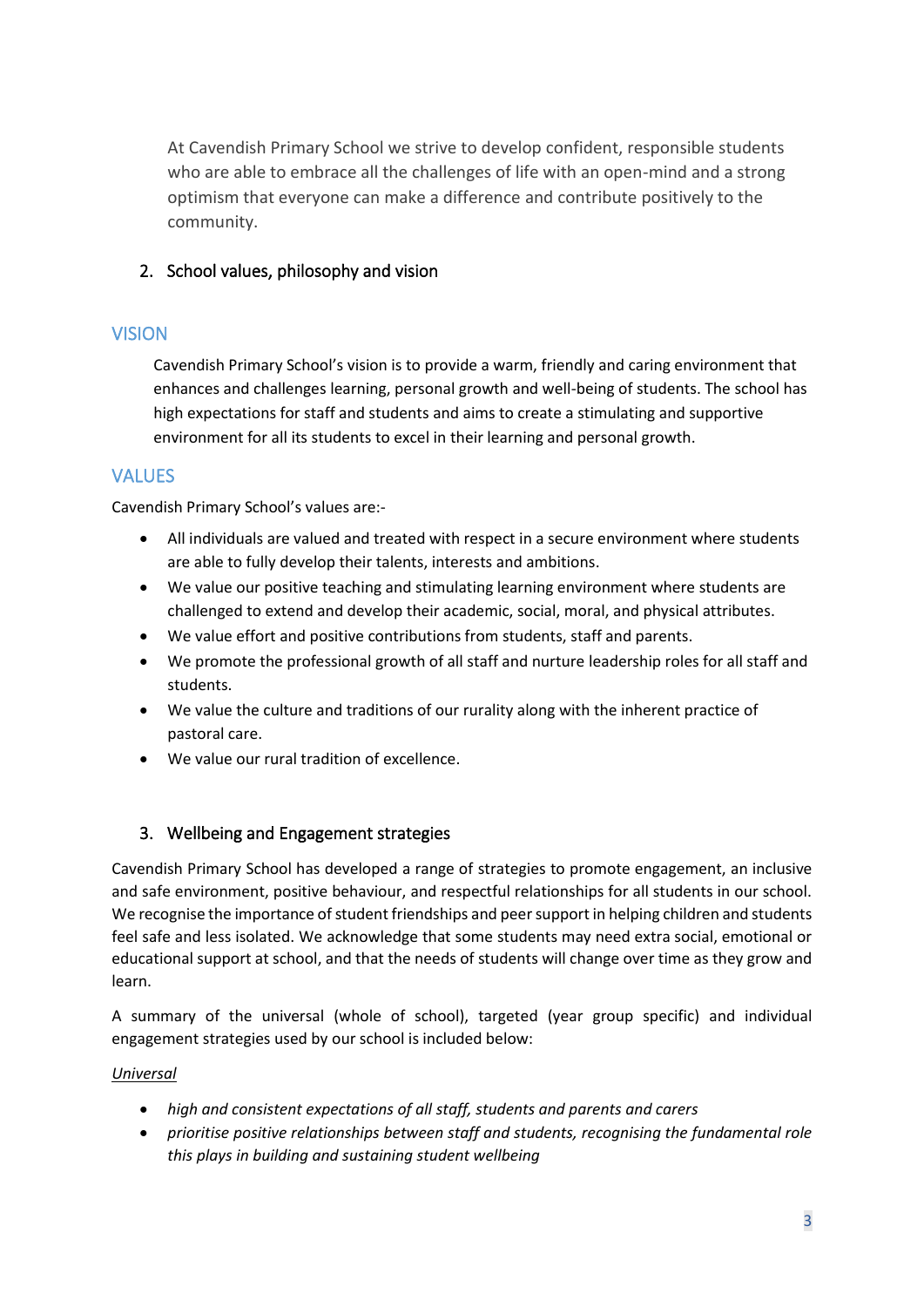- *creating a culture that is inclusive, engaging and supportive and that embraces and celebrates diversity and empowers all students to participate and feel valued*
- *welcoming all parents/carers and being responsive to them as partners in learning*
- *analysing and being responsive to a range of school data such as attendance, Attitudes to School Survey, parent survey data, student management data and school level assessment data*
- *teachers at Cavendish Primary School use an instructional framework to ensure an explicit, common and shared model of instruction to ensure that evidenced-based, high yield teaching practices are incorporated into all lessons*
- *teachers at Cavendish Primary School adopt a broad range of teaching and assessment approaches to effectively respond to the diverse learning styles, strengths and needs of our students and follow the standards set by the Victorian Institute of Teaching*
- *our school's Statement of Values and School Philosophy are incorporated into our curriculum and promoted to students, staff and parents so that they are shared and celebrated as the foundation of our school community*
- *carefully planned transition programs to support students moving into different stages of their schooling*
- *positive behaviour and student achievement is acknowledged in the classroom, and formally in school assemblies and communication to parents*
- *monitor student attendance and implement attendance improvement strategies at a wholeschool, cohort and individual level*
- *students have the opportunity to contribute to and provide feedback on decisions aboutschool operations through the Student Representative Council and other forums including year group meetings. Students are also encouraged to speak with their teachers and Principal whenever they have any questions or concerns.*
- *create opportunities for cross—age connections amongst students through school plays, athletics, music programs and peer support programs*
- *all students are welcome to self-refer to the Teachers and Principal if they would like to discuss a particular issue or feel as though they may need support of any kind. We are proud to have an 'open door' policy where students and staff are partners in learning*
- *we engage in school wide positive behaviour support with our staff and students, which includes programs such as:*
	- o *Resilience, Rights and Respectful Relationships*
	- o *You Can Do It*
- *programs, incursions and excursions developed to address issue specific behaviour (i.e. anger management programs)*
- *opportunities for student inclusion (i.e. sports teams, clubs, recess and lunchtime activities)*
- *buddy programs*
- *measures are in place to empower our school community to identify, report and address inappropriate and harmful behaviours such as racism, homophobia and other forms of discrimination or harassment.*

#### *Targeted*

• *Cavendish Primary School Principal and staff monitor the health and wellbeing of students in their year, and act as a point of contact for students who may need additional support*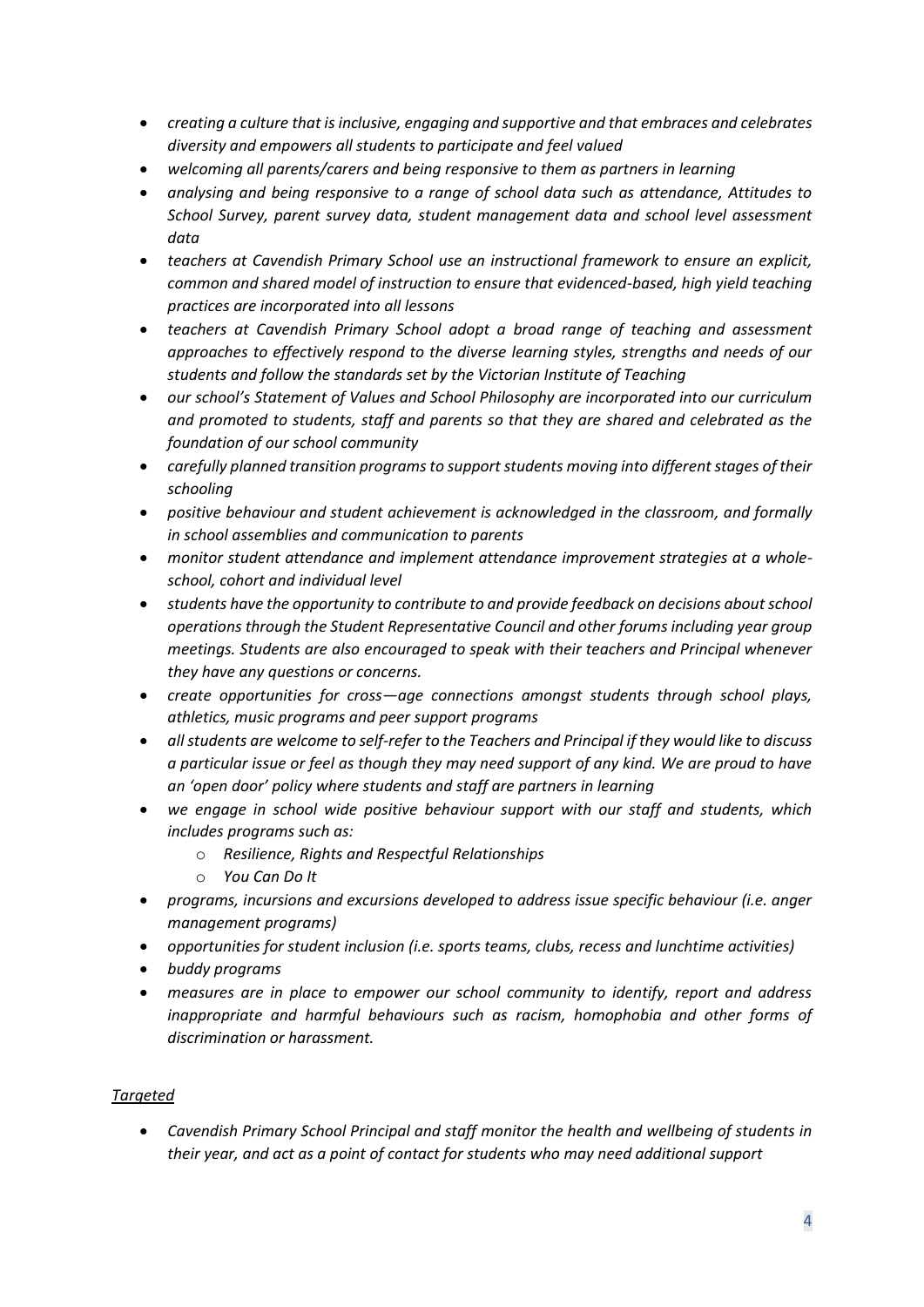- *Aboriginal students are supported to engage fully in their education, in a positive learning environment that understands and appreciates the strength of Aboriginal and Torres Strait Islander culture*
- *our English as a second language students are supported through our EAL program, and all cultural and linguistically diverse students are supported to feel safe and included in our school*
- *we support learning and wellbeing outcomes of students from refugee background*
- *we provide a positive and respectful learning environment for our students who identify as LGBTIQ+ and follow the Department's policy on [LGBTIQ Student Support](https://www2.education.vic.gov.au/pal/lgbtiq-student-support/policy) [insert any specific [measures at your school to support LGBTIQ+ students\]](https://www2.education.vic.gov.au/pal/lgbtiq-student-support/policy)*
- *all students in Out of Home Care are supported in accordance with the Department's policy on [Supporting Students in Out-of-Home Care](https://www2.education.vic.gov.au/pal/supporting-students-out-home-care/policy) including being appointed a Learning Mentor, having an Individual Learning Plan and a Student Support Group (SSG) and being referred to Student Support Services for an Educational Needs Assessment*
- *students with a disability are supported to be able to engage fully in their learning and school activities in accordance with the Department's policy on [Students with Disability,](https://www2.education.vic.gov.au/pal/students-disability/policy) such as through reasonable adjustments to support access to learning programs, consultation with families and where required, student support groups and individual education plans*
- *staff will undertake health promotion and social skills development in response to needs identified by student wellbeing data, classroom teachers or other school staff each year*
- *staff will apply a trauma-informed approach to working with students who have experienced trauma*
- *students enrolled under the Department's international student program are supported in accordance with our legal obligations and Department policy and guidelines at: [International](https://www2.education.vic.gov.au/pal/international-student-program/guidance/supporting-students-learning-and-engagement-section-7)  [Student Program](https://www2.education.vic.gov.au/pal/international-student-program/guidance/supporting-students-learning-and-engagement-section-7)*
- *use programs such as Circle Time, You Can Do It and Resilience, Rights and Respectful Relationships with students as a positive preventative approach to emotional and social situations*
- Encourage the involvement of parents in individual classes this may be assistance with *learning programs, excursions or extra-curricular programs*

#### *Individual*

*Cavendish Primary School implements a range of strategies that support and promote individual engagement. These can include:*

- *building constructive relationships with students at risk or students who are vulnerable due to complex individual circumstances*
- *meeting with student and their parent/carer to talk about how best to help the student engage with school*
- *developing an Individual Learning Plan and/or a Behaviour Support Plan*
- *considering if any environmental changes need to be made, for example changing the classroom set up*
- *referring the student to:*
	- o *school-based wellbeing supports*
	- o *Student Support Services*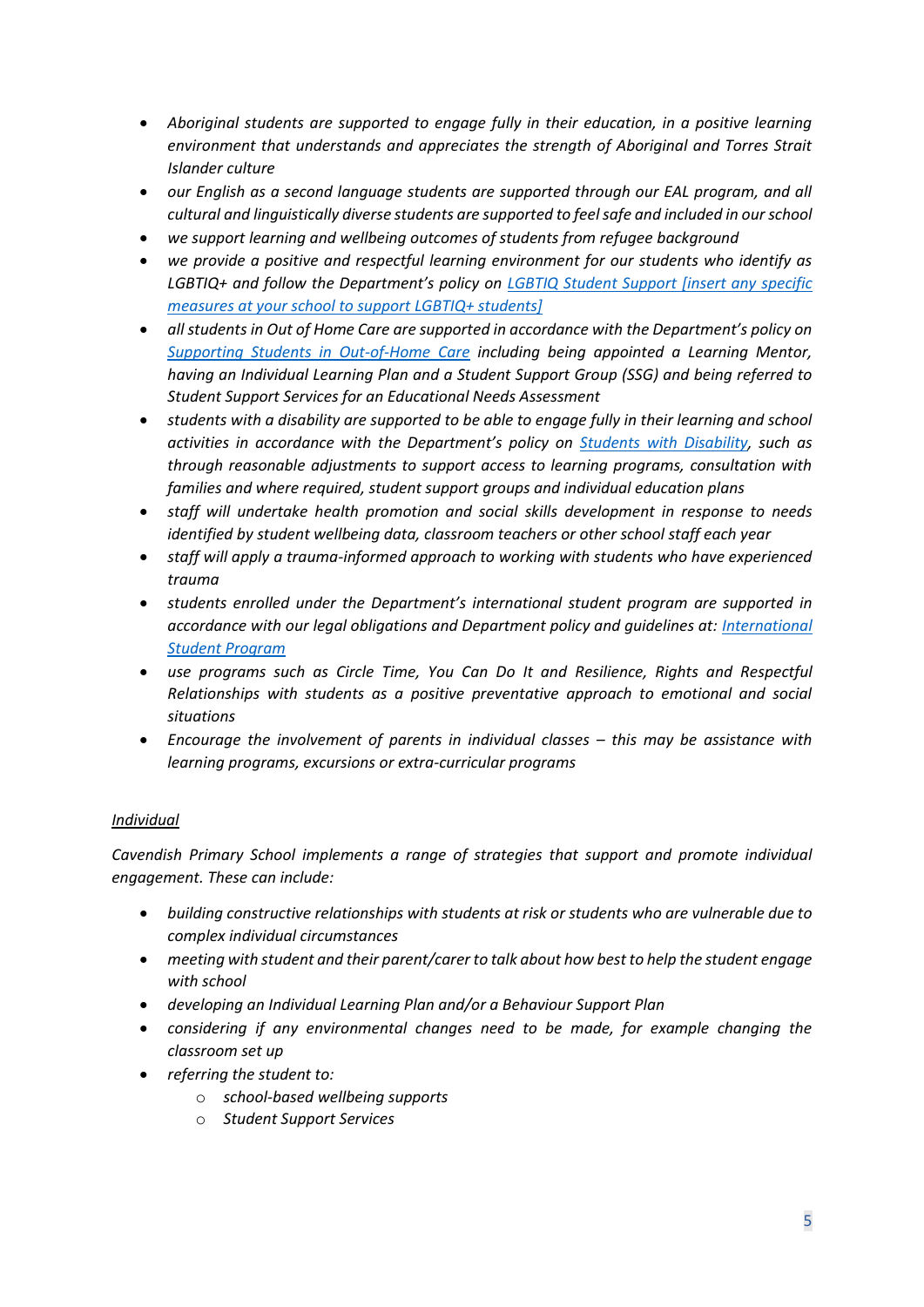o *Appropriate external supports such as council based youth and family services, other allied health professionals, headspace, child and adolescent mental health services or ChildFirst*

*Where necessary the school will support the student's family to engage by:*

- *being responsive and sensitive to changes in the student's circumstances and health and wellbeing*
- *collaborating, where appropriate and with the support of the student and their family, with any external allied health professionals, services or agencies that are supporting the student*
- *monitoring individual student attendance and developing an Attendance Improvement Plans in collaboration with the student and their family*
- *engaging with our regional Koorie Engagement Support Officers*
- *running regular Student Support Group meetings for all students:*
	- o *with a disability*
	- o *in Out of Home Care*
	- o *with other complex needs that require ongoing support and monitoring.*

#### 4. Identifying students in need of support

*Cavendish Primary School is committed to providing the necessary support to ensure our students are supported intellectually, emotionally and socially. The Student Wellbeing team plays a significant role in developing and implementing strategies help identify students in need of support and enhance student wellbeing. Cavendish Primary School will utilise the following information and tools to identify students in need of extra emotional, social or educational support:*

- *personal, health and learning information gathered upon enrolment and while the student is enrolled*
- *attendance records*
- *academic performance*
- *observations by school staff such as changes in engagement, behaviour, self-care, social connectedness and motivation*
- *attendance, detention and suspension data*
- *engagement with families*
- *self-referrals or referrals from peers*

#### 5. Student rights and responsibilities

All members of our school community have a right to experience a safe and supportive school environment. We expect that all students, staff, parents and carers treat each other with respect and dignity. Our school's Statement of Values highlights the rights and responsibilities of members of our community.

Students have the right to:

- participate fully in their education
- feel safe, secure and happy at school
- learn in an environment free from bullying, harassment, violence, discrimination or intimidation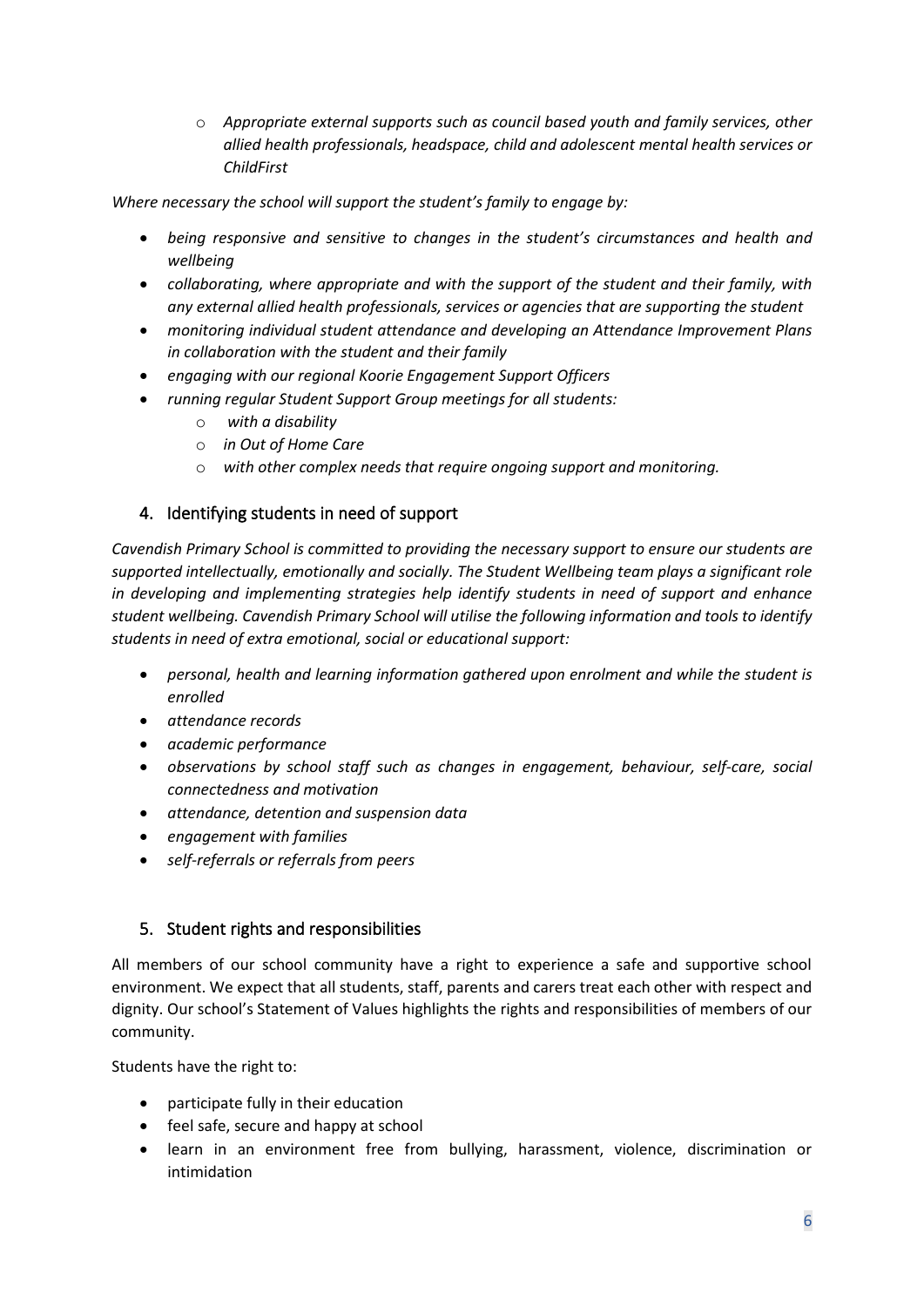• express their ideas, feelings and concerns.

Students have the responsibility to:

- participate fully in their educational program
- display positive behaviours that demonstrate respect for themselves, their peers, their teachers and members of the school community
- respect the right of others to learn.

Students who may have a complaint or concern about something that has happened at school are encouraged to speak to their parents or carers and approach a trusted teacher or a member of the school leadership team. Further information about raising a complaint or concern is available in our [Complaints Policy.](http://cavendishps.vic.edu.au/school-policies/)

#### 6. Student behavioural expectations and management

*Behavioural expectations of students are grounded in our school's Statement of Values and Student Code of Conduct.* 

*Violence, bullying, and other offensive and harmful behaviours such as racism, harassment and discrimination will not be tolerated and will be managed in accordance with this policy. Bullying will be managed in accordance with our [Bullying Prevention Policy.](http://cavendishps.vic.edu.au/school-policies/)* 

*When a student acts in breach of the behaviour standards of our school community, Cavendish Primary School will institute a staged response, consistent with the Department's policies on behaviour, discipline and student wellbeing and engagement. Where appropriate, parents will be informed about the inappropriate behaviour and the disciplinary action taken by teachers and other school staff.* 

*Our school considers, explores and implement positive and non-punitive interventions to support student behaviour before considering disciplinary measures such as detention, withdrawal of privileges or withdrawal from class.*

*Disciplinary measures may be used as part of a staged response to inappropriate behaviour in combination with other engagement and support strategies to ensure that factors that may have contributed to the student's behaviour are identified and addressed. Disciplinary measures at our school will be applied fairly and consistently. Students will always be provided with an opportunity to be heard.* 

*Disciplinary measures that may be applied include:*

- *warning a student that their behaviour is inappropriate*
- *teacher controlled consequences such as moving a student in a classroom or other reasonable and proportionate responses to misbehaviour*
- *withdrawal of privileges*
- *restorative practices*
- *detentions*
- *behaviour support and intervention meetings*
- *suspension*
- *expulsion*

Suspension, expulsion and restrictive interventions are measures of last resort and may only be used in situations consistent with Department policy, available at: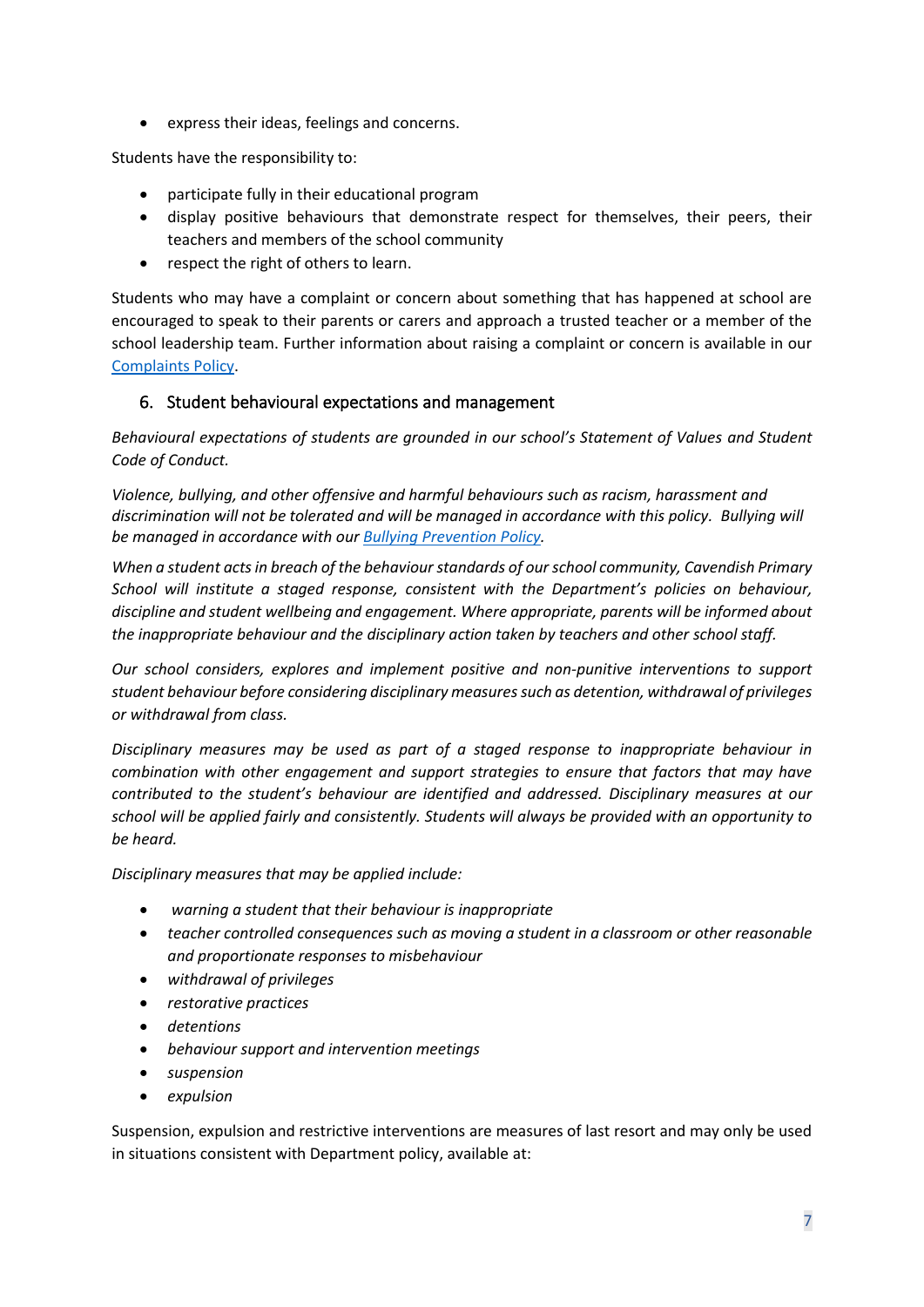- <https://www2.education.vic.gov.au/pal/suspensions/policy>
- <https://www2.education.vic.gov.au/pal/expulsions/policy>
- <https://www2.education.vic.gov.au/pal/restraint-seclusion/policy>

In line with Ministerial Order 1125, no student aged 8 or younger will be expelled without the approval of the Secretary of the Department of Education and Training.

The Principal of Cavendish Primary School is responsible for ensuring all suspensions and expulsions are recorded on CASES21.

Corporal punishment is prohibited by law and will not be used in any circumstance at our school.

#### 7. Engaging with families

Cavendish Primary School values the input of parents and carers, and we will strive to support families to engage in their child's learning and build their capacity as active learners. We aim to be partners in learning with parents and carers in our school community.

We work hard to create successful partnerships with parents and carers by:

- ensuring that all parents have access to our school policies and procedures, available on our school website
- maintaining an open, respectful line of communication between parents and staff
- providing parent volunteer opportunities so that families can contribute to school activities
- involving families with homework and other curriculum-related activities
- involving families in school decision making
- coordinating resources and services from the community for families
- including families in Student Support Groups, and developing individual plans for students.

#### 8. Evaluation

*Cavendish Primary School* will collect data each year to understand the frequency and types of wellbeing issues that are experienced by our students so that we can measure the success or otherwise of our school based strategies and identify emerging trends or needs.

Sources of data that will be assessed on an annual basis include:

- student survey data
- incidents data
- school reports
- parent survey
- case management
- CASES21, including attendance and absence data
- SOCS

*Cavendish Primary School* will also regularly monitor available data dashboards to ensure any wellbeing or engagement issues are acted upon in a timely manner and any intervention occurs as soon as possible.

#### **COMMUNICATION**

This policy will be communicated to our school community in the following ways:-